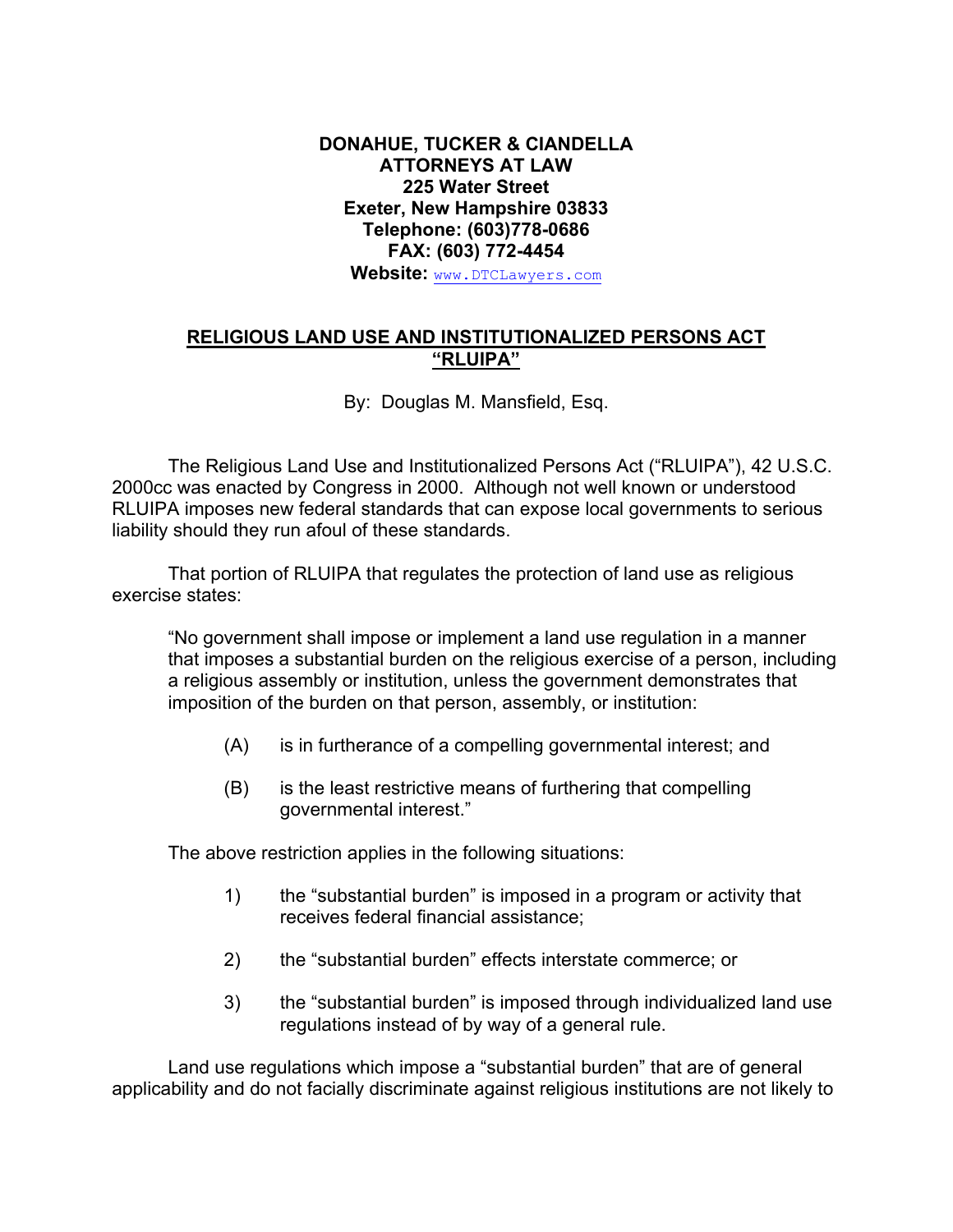violate RLUIPA. However, if such general applicability regulations receive federal financial assistance or effect interstate commerce, a violation of RLUIPA may be found if they inspire "substantial burden."

Land use ordinances that are of general applicability, that are likely to be permissible despite imposing a "substantial burden", would include set-back rules. The majority of cases decided under RLUIPA to date have found land use regulation to be not of general applicability but individual assessments and thus, if imposing a substantial burden as described above, will be found in violation of RLUIPA, unless the local government shows a compelling governmental interest.

A party alleging a violation of RLUIPA must set forth prima facie evidence of a violation, at which point the local government will bear the burden of persuasion on any element of the claim. The party alleging the violation however, bears the burden of persuasion of whether the land-use regulation "substantial[ly] burdens" his or her exercise of religion. In bringing suit against municipalities and local officials, such parties may seek injunctive relief, monetary damages and attorney fees.

RLUIPA, being a fairly recent law, has a limited number of cases interpreting its meaning.

In the case of Murphy v. Zoning Comm'n of Town of New Milford, 148 F.Supp.2d 173 (D.Conn. 2001), the town's cease and desist order prohibiting weekly prayer group meetings of more than 25 people in a residential zone was found to be a "substantial burden" on religious activity and was not the least restrictive means of addressing the issue. Although the Court found traffic and parking to be a compelling interest, because the cease and desist order was not the least restrictive means, the court granted a preliminary injunction against the town's cease and desist order.

In the case of C.L.U.B. v. City of Chicago, 157 F.Supp.2d 903 (N.D.Ill. 2001), the plaintiff brought an action against the City claiming the City's zoning ordinance discriminated against churches in violation of RLUIPA. The District Court found that the City's amendment of the ordinance to bring restrictions on locations for clubs, lodges, theaters and similar activities more in line with those imposed on churches, precluded plaintiff from claiming such discrimination in violation of RLUIPA.

Although, RLUIPA defines several key terms itself, few cases have yet to offer further guidance. "Land Use Regulation" has been defined by RLUIPA to mean a zoning or landmarking law that limits one's use or development of land or affixed structure to the land. "Religious exercise" has been defined to include any exercise of religion whether or not compelled by, or central to, a system of religious belief. Religious exercise is defined to include the use, building or conversion of real property for the purpose of religious exercise.

Local governments must realize that this act covers much more than churches, mosques, synagogues or other houses of worship. The broad definition set forth in